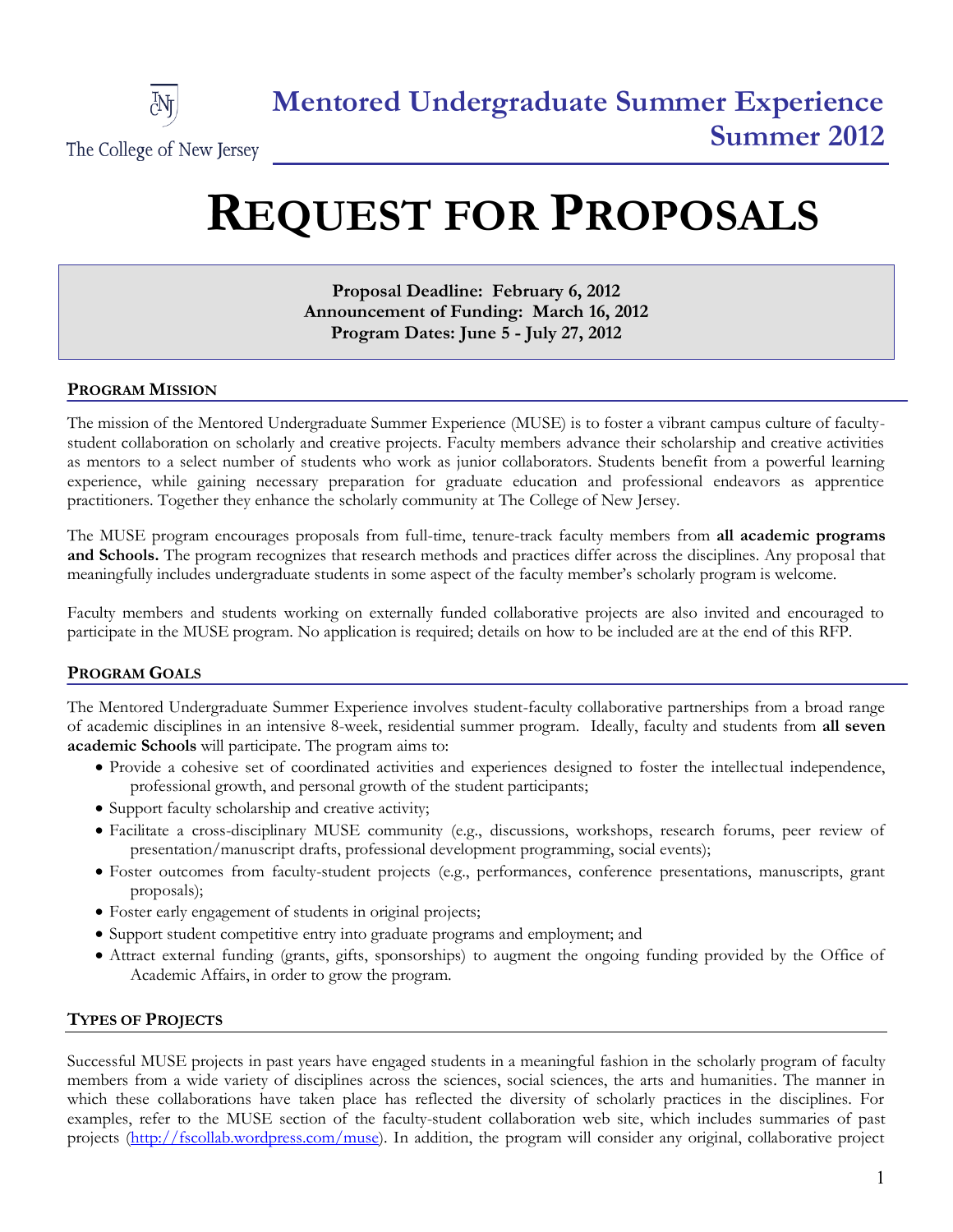that fosters both student and faculty creative activity or scholarship, but in disciplines that were not represented in past years. Applications can propose any project that will support the faculty member's scholarly program while also fostering student learning and intellectual independence.

## **PROGRAM STRUCTURE**

**Time Line:** The 2012 MUSE program will begin on June 5 and run through July 27, 2012. Faculty and students should be available to work collaboratively during the majority of this 8-week time period and generally should not plan extended absences from campus during the program. However, some projects may require extensive off-campus work; this should be explained in the proposal and, when possible, an effort should be made by the faculty member and student(s) to be on campus regularly on Mondays for community meetings.

**Faculty:** Each faculty mentor will sponsor up to two students to collaborate on a scholarly or creative project. Faculty mentors will receive a stipend of \$1,000 for working with their student collaborator(s) and may also apply for up to \$500 in project-related expenses. Mentors should plan to attend and participate in MUSE community activities as their schedules allow, and attend several mentor meetings, including one in late May. Faculty mentors may teach summer classes; however, their schedule should provide ample time to advance the proposed project, deeply engage their student mentee(s), and participate in MUSE community activities. Funded faculty members are required to submit a brief report related to the MUSE project by February 4, 2013, which either should be included in their proposal for MUSE 2013 or as a separate document to Academic Affairs, if no proposal is being submitted that year.

**Students**: Students will work with their faculty mentors for the 8 week period from June 5 - July 27, 2012. Students will receive a research stipend of \$2,500 plus on-campus housing (worth \$1,457 per student for the eight weeks). MUSE students will be housed together and will have the opportunity to participate in community-building social activities and trips in the evenings and on weekends, coordinated by a student committee. Meals are not included (students may purchase meals in the Student Center and use kitchen facilities available in the dormitory and approved appliances in their rooms). The coordinated activities associated with housing are an important aspect of the MUSE community and program, so students are strongly encouraged to live on campus. However, some students may have reasons to opt out of the oncampus housing, in which case the student receives only the \$2,500 stipend. Because housing is a significant expense for the MUSE program, students who request the on-campus housing must fully intend to live on campus all week for the duration of the program. Students participating in MUSE will be required to 1) work full time on their MUSE project during the 8-week period, 2) participate in MUSE community activities, 3) prepare a final abstract and presentation of their of their work for an end-of-program event, 4) deliver a presentation at TCNJ's annual College-wide Celebration of Student Achievement in the spring of 2012, 5) deliver other department-based, school-based, and off-campus conference presentations as determined in consultation with their mentors, and 6) complete evaluations of their summer experience.

**Community Activities**: Students and mentors who receive funding will be expected to participate in cross-disciplinary MUSE community activities as their project schedules allow. The Director of Faculty-Student Collaborative Activity will be responsible for organizing these activities, with input from mentors and students. These activities will consist of :

- **Monday Community Lunches:** The community will meet weekly for presentations and discussions over lunch (provided), led by faculty members from different disciplines, on topics such as writing research proposals and articles, reading the primary literature, strategies for collaboration in the arts and humanities, ethics in research, etc.
- **Informal Thursday Afternoon Gatherings:** An opportunity for faculty and students from different disciplines to drop in for conversation or presentation of on-going work, and enjoy refreshments (provided).
- **Social Activities:** Opportunities to socialize with no particular learning agenda, such as ice cream socials, sports, and weekend/evening activities.
- **End-of-program celebration:** A banquet and venue for presenting faculty-student accomplishments and on-going work from the summer experience (talks, exhibits, posters, performances, MUSE booklet).
- **Post-program event:** An opportunity during the following academic year to reunite and publicize MUSE projects in the greater TCNJ community.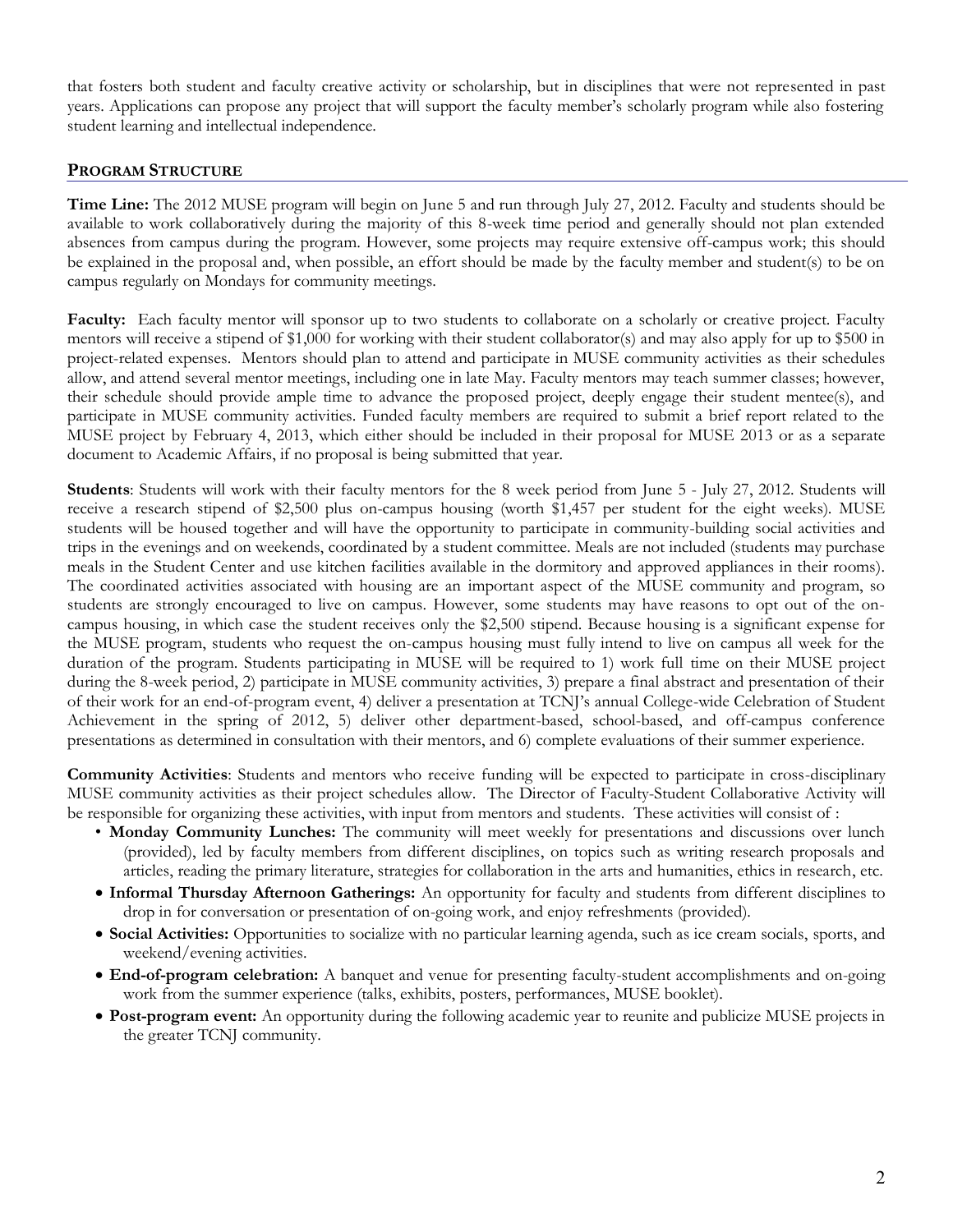### **APPLICATION PROCESS**

Faculty members will submit proposals for MUSE by 4:00 pm, Monday, February 6, 2012 to the Faculty-Student Collaboration Award Committee (through the Office of Academic Affairs) for review and recommendation to the Provost. Previous to the submission, the faculty will select the participating students, and append the selected student application materials to the faculty proposal. Therefore, the process has two steps: 1) selection of students by the faculty, and 2) submission of the complete proposal.

A variety of funded proposals are available for viewing at [http://fscollab.wordpress.com/muse,](http://fscollab.wordpress.com/muse) and there will be two MUSE proposal workshops on Thursday, January 19, 11:30-12:30 and 12:30-1:30, in the Library Auditorium.

SUBMIT 10 COPIES OF THE COMPLETE PROPOSAL TO THE OFFICE OF ACADEMIC AFFAIRS BY 4:00 PM, FEBRUARY 6, 2012 (please make double-sided copies to save paper).

#### **Step 1. Selection of students by faculty**

Each Department with faculty members who are interested in participating in MUSE should determine a method for recruiting and selecting students. It should be fair, equitable, and mindful of student diversity, for example, in terms of number of years at TCNJ, gender, and race/ethnicity, while also providing excellent matches between faculty and student interests. In some cases, an individual faculty member will wish to work with a particular student; in other cases the opportunity will be open to any student and the faculty will need to select from a group of student applicants. In either case, the student(s) must complete the *Student Application*. This will be used by the faculty mentors either to confirm the pre-selected students' readiness for the summer project or as the basis for selection. Selection criteria must include qualifications and interests of the student(s) and readiness for a full-immersion experience. MUSE is appropriate as a first collaborative experience for students, so participation by rising sophomores is encouraged. If two students are requested, it may be very effective to include one older, more experienced student who can peer-mentor a younger student. Grade information should be used only to confirm that a student has a 2.0 or higher GPA, not as a primary criterion for selection. [**Note:** students should be committed to participation if they are selected. However, in the event that a student's plans change and a different student must be chosen by the faculty mentor as a replacement, the new student's application must be forwarded to the MUSE Director immediately].

#### **Student Application**

- **Student information:** name, major, year in school, number of completed course credits, expected graduation date, and overall GPA and in-major GPA (minimum 2.0 required for both), and whether or not on-campus housing is requested.
- **Student statement:** (One single-spaced page per student maximum, 1 inch margins, Times New Roman 12 pt font).Each student should prepare and submit a brief description that addresses 1) how participation in MUSE will contribute to the student's academic and career goals; 2) the student's qualifications to work on the project as a junior collaborator; 3) the student's related experience in the classroom, lab, or studio, and/or in past research, internships, practicums, competitions, or performances, and what (if any) relevant discussions the student has had with the faculty mentor; 4) an explanation of the student's interest in the specific project (for applications in which the student is pre-selected by a particular faculty applicant).

## **Step 2. Faculty Proposal and Submission**. The proposal must follow this format, **otherwise it will not be reviewed**.

- **Cover page:** name, professional title, number of years at TCNJ, department, contact information, title(s) of project(s), number of student collaborators (1-2), whether approval by IACUC (certain animal studies) or IRB (human subjects) is needed, and date of most recent MUSE award. [NOTE: notice of the approval should be forwarded to the Director at [morrisja@tcnj.edu,](mailto:morrisja@tcnj.edu) by March 5, 2012].
- **Project and Learning Plan:** Up to two single-spaced pages maximum per proposal (proposals that include more than one specific project are still limited to two pages total), 1 inch margins, Times New Roman 12 pt font, with three titled sections: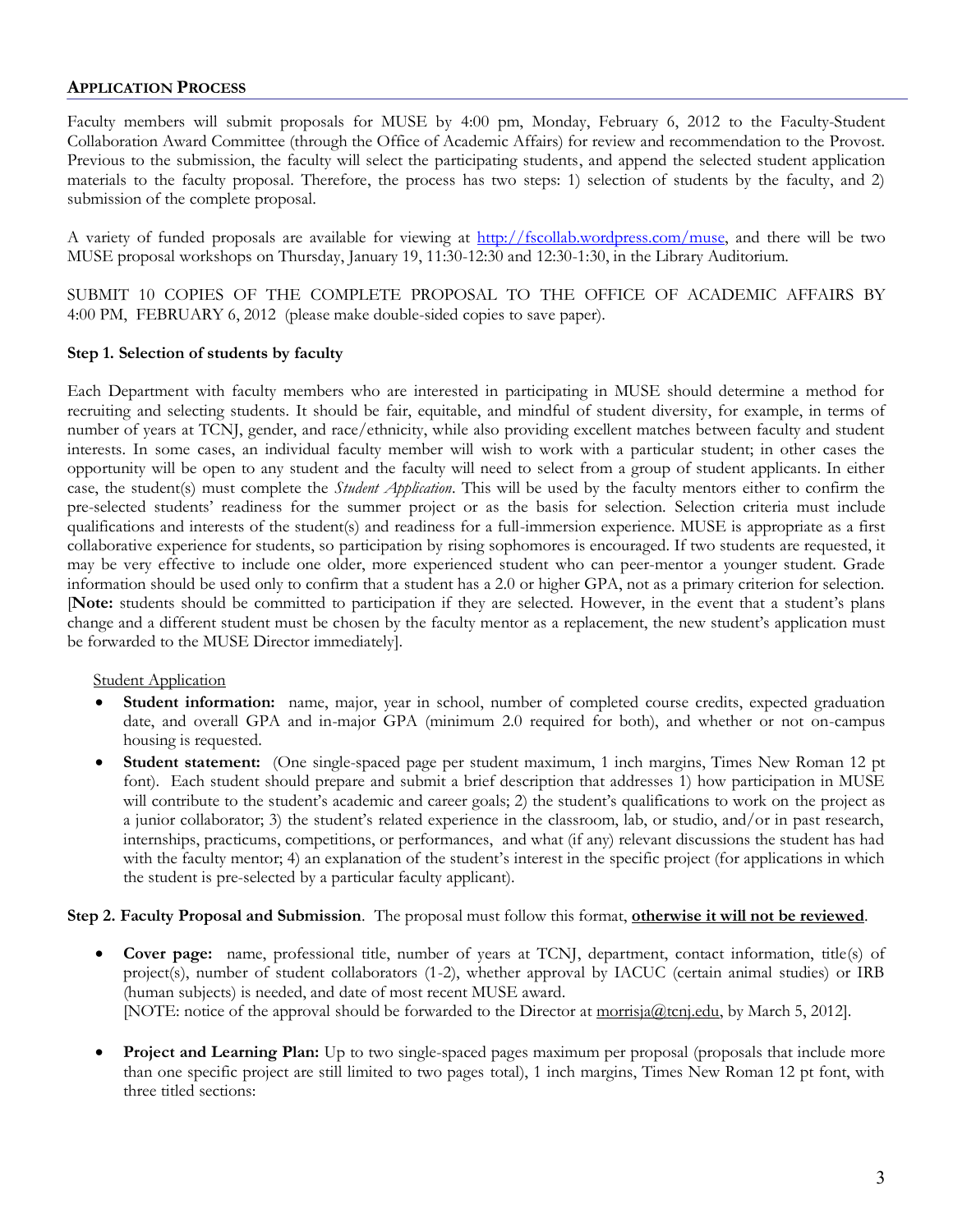**I) Intellectual Merit** – Describe the ideas, goals, and methods of the scholarly/creative project(s) you and your student(s) will be conducting, its importance to your discipline, and an indication of the eventual scholarly outcomes of the project. Explain the feasibility of doing this work within the eight week program (a timeline may be helpful). If the project is related to an externally funded project, explain how additional MUSE funding is necessary and will enhance the project. If the project is separate but related to that of another faculty member who is applying to MUSE, highlight the connection between the related projects. The proposal will be read by colleagues who are not specialists in your discipline, so be certain to use non-technical language that is accessible to any educated lay person; this will benefit your review.

**II) Role of Student(s) and Mentor** – Describe the nature of student engagement in the project(s), the relationship between the mentor's work and the student's work, and relevant mentoring approaches and strategies to be used. Please be as specific as possible about the scope of student activities and skills that will be developed during the summer experience. No one model for faculty-student collaboration is expected, since the models will vary across the various disciplines; however, it is important to clearly explain how the proposed model is appropriate for the particular discipline and deeply engages the student(s). Please provide a rationale for why one or two students are requested. It is often beneficial to the students to have a partner in a project or to work on related projects, but it also must be made clear that the project(s) is/are significantly enhanced by the participation of two students.

**III) Broader Impacts** – Clearly explain how participation in the summer program will be a pivotal experience for the mentor and/or student(s), and/or will diversify faculty-student collaboration at TCNJ. Examples may include whether (and in what manner) the faculty applicant is re-engaging in a scholarly area and/or student mentorship or is new, pre-tenure, and/or pre-promotion; whether the student is a first-generation college student or belongs to a group that is underrepresented in the discipline; how the students' future plans will be supported by the MUSE activity; whether faculty-student collaboration in this discipline is relatively new or novel at TCNJ.

**Special Instructions for Collaborative, Inter- or Multi-disciplinary Projects :** Multiple faculty members who are proposing to work collaboratively on a single interdisciplinary or multidisciplinary project should submit one joint proposal that follows the format described above, with these changes :

a) the Cover Page must include the information for each collaborating faculty member,

b) The Project and Learning Plan may be up to three pages, and must include an additional section IV (within the page limit) describing the collaborative nature of the project, including the specific, necessary roles of each faculty member and their students, and how the faculty members will jointly mentor the student(s).

NOTE: Because of finite resources for MUSE and our goal of offering opportunities for many different projects, funding may be less likely for a large collaborative group working on a single project, since it would require a large share of the MUSE budget.

## **Required Appendices:**

**I) Faculty Vita:** Provide a professional CV of scholarly and creative work, and specifically highlight information about experience and outcomes in mentoring undergraduate scholarly/creative activity.

**II) Budget:** Provide a brief itemized budget, as follows:

- a) Student stipend: \$2,500 per student.
- b) Student housing, if requested: \$1,457 per student.
- c) Faculty stipend: \$1,000 for working with 1-2 students (i.e., the faculty stipend is fixed regardless of whether one or two students are sponsored).
- d) Project-related expenses (supplies, equipment, books, travel etc.): An itemized list with brief justification must be provided. The amount is not to exceed \$500 total.

**III) Past MUSE award report:** (one single-spaced page maximum per project, 1-inch margins, Times New Roman 12 pt font). If you received a MUSE award for 2009, 2010, and/or 2011, provide a brief report of the accomplishments <u>related to the award(s)</u>, in non-technical language. These may include details about presentations, performances, reports, manuscripts submitted/accepted for publication that are co-authored with MUSE students,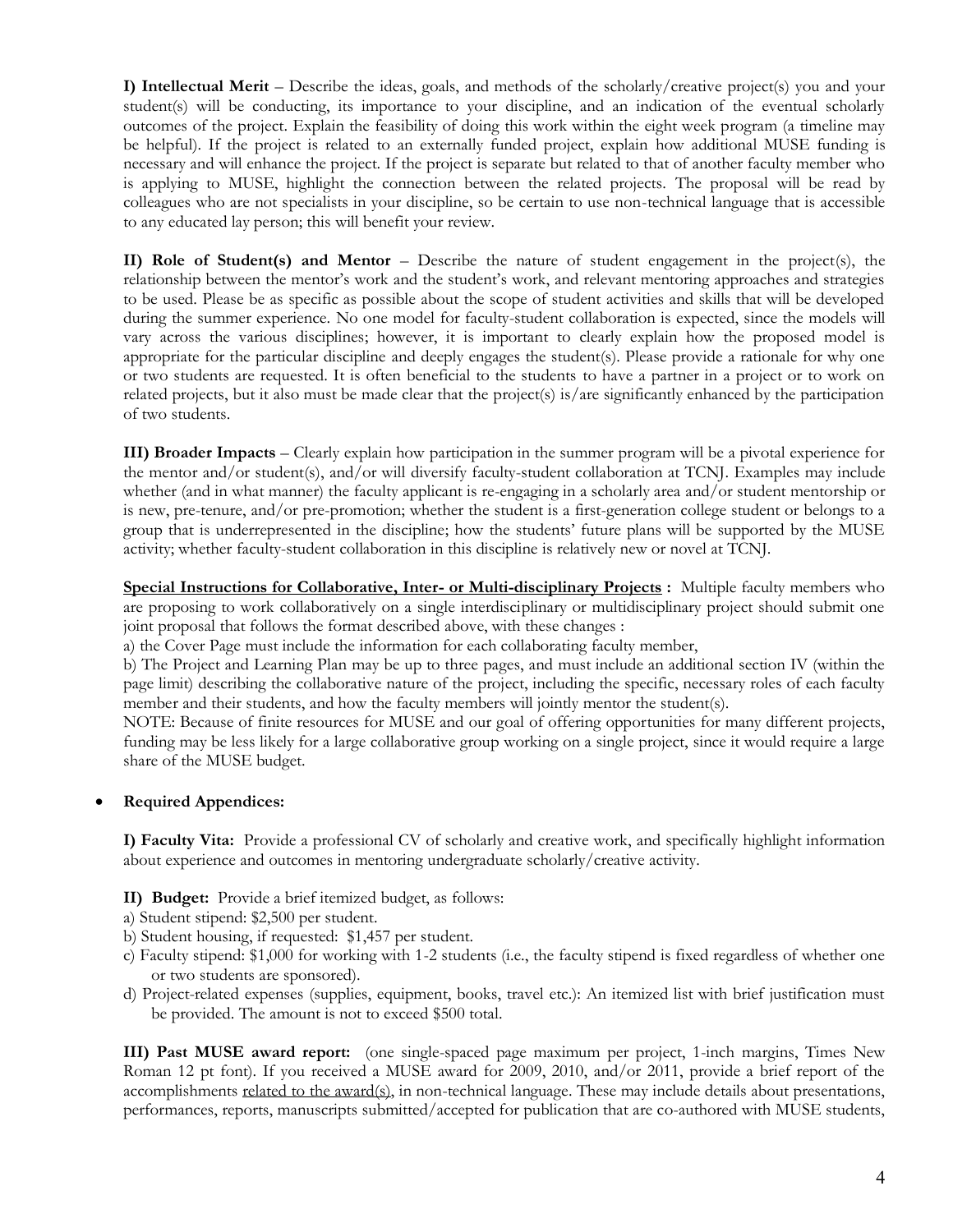as well as information on student application/acceptance to other internships, graduate school, continued research involvement (e.g., senior thesis), competitions, fellowships and awards.

## **IV) Student Application(s) (one or two per faculty member)**

## **PROPOSAL REVIEW**

#### **Review Process:**

Submitted proposals from faculty members will be reviewed and evaluated by the interdisciplinary Faculty-Student Collaboration Award Committee (FSCAC), which is an all-faculty sub-committee of the Faculty-Student Collaboration Program Council. It is chaired by the Director of Faculty-Student Collaborative Activity and MUSE, Janet Morrison, and includes faculty representation from each School. The current members also include Benny Chan (School of Science), Dan Chandler (School of Nursing, Health, and Exercise Science), Jarret Crawford (School of Culture and Society/Social Sciences), Paul D'Angelo (School of the Arts and Communication), Donka Mirtcheva (School of Business), Jerry Petroff (School of Education), James Taylor (School of Culture and Society/Humanities)and Karen Yan (School of Engineering).

The Director will present the committee's evaluations to the Provost, who will award funding based on the FSCAC's evaluations and the available budget.

## **Review Criteria:**

Each proposal will be reviewed based on intellectual merit and feasibility of the project, the degree of student engagement, broader impacts, and the qualifications of the faculty applicant and past accomplishments in mentoring students. The evaluation rubric that will be used by the committee can be found on the last page of this document; *all applicants are advised to consider the rubric as they prepare their proposals.* Applications from FSCAC members will be reviewed by an ad-hoc committee to be assembled by the Provost, composed of past Faculty-Student Collaboration Committee members and previous MUSE awardees. Prior to the review process, the FSCAC and the ad-hoc committee will conduct a norming process to help standardize the members' approaches to scoring.

#### **EXTERNALLY FUNDED PROJECTS**

Faculty and students who will be working collaboratively on externally funded projects in the summer of 2012 are encouraged to participate fully in the MUSE community. No proposal is necessary; however, the Director of Faculty-Student Collaborative Activity should be informed of the activity in a timely manner for planning purposes. If the student(s) are to be housed on-campus they will be housed with the MUSE-funded students (but housing must be paid by the external funding), and all externally funded students and faculty are encouraged to participate in coordinated community activities and the end-of-program event. The faculty project director for externally funded projects should provide the following information to Janet Morrison [\(morrisja@tcnj.edu](mailto:morrisja@tcnj.edu), subject line: "externally funded MUSE project"), by March 16, 2012 or as soon as possible thereafter :

- 1. Title of the project, beginning and end dates.
- 2. Source of funding.
- 3. The names and departments of all participating faculty.
- 4. For each student: name, gender, and whether or not they will be housed on-campus.